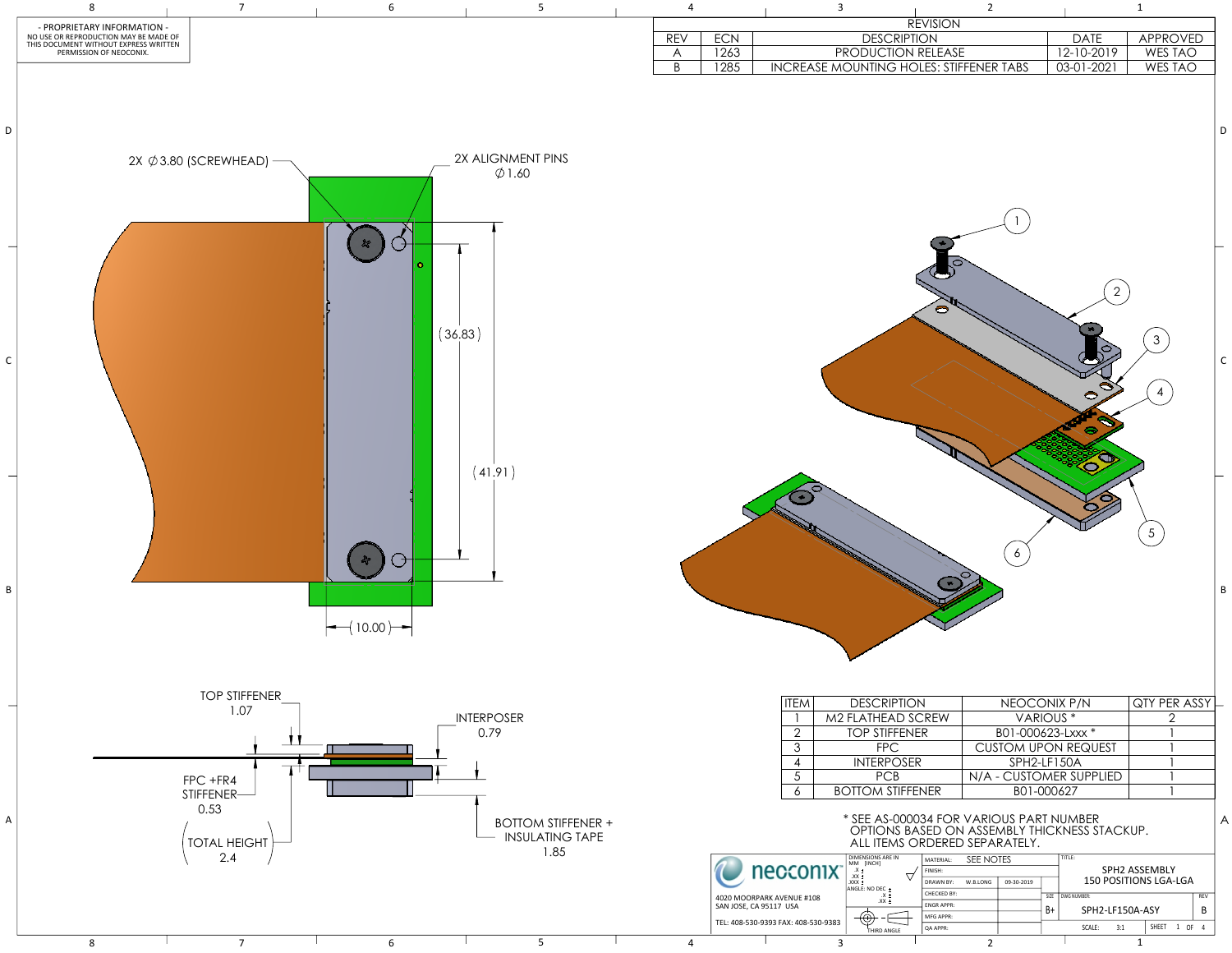|                | $\overline{3}$                                                                        | $\overline{2}$                |            | $\mathbf 1$    |  |
|----------------|---------------------------------------------------------------------------------------|-------------------------------|------------|----------------|--|
|                |                                                                                       | <b>REVISION</b>               |            |                |  |
| <b>REV</b>     | <b>ECN</b>                                                                            | <b>DESCRIPTION</b>            | DATE       | APPROVED       |  |
| $\bigwedge$    | 1263                                                                                  | PRODUCTION RELEASE            | 12-10-2019 | <b>WES TAO</b> |  |
| $\overline{B}$ | 1285                                                                                  | <b>INCREASE MOUNTING HOLE</b> | 03-01-2021 | <b>WES TAO</b> |  |
|                |                                                                                       |                               |            |                |  |
|                | $.65 \pm 0.08$ NPTH<br>$\overline{ 0.152 \, (\text{M})}$<br>$\vert$ B<br>$\mathsf{A}$ |                               |            |                |  |
|                | $\mathsf C$                                                                           |                               |            |                |  |



8 1 2 1 2 1

|      | MATERIAL:        | SEE NOTES |            | TITLE:                 |                 |                  |     |              |  |            |  |  |
|------|------------------|-----------|------------|------------------------|-----------------|------------------|-----|--------------|--|------------|--|--|
| GREE | FINISH:          |           |            | <b>SPH2 INTERPOSER</b> |                 |                  |     |              |  |            |  |  |
|      | <b>DRAWN BY:</b> | W.B.LONG  | 09-30-2019 |                        | 150 POS LGA-LGA |                  |     |              |  |            |  |  |
|      | CHECKED BY:      |           |            | <b>SIZE</b>            | DWG NUMBER:     |                  |     |              |  | <b>REV</b> |  |  |
|      | <b>ENGRAPPR:</b> |           |            | B+                     |                 | SPH2-LF150A<br>R |     |              |  |            |  |  |
|      | MFG APPR:        |           |            |                        |                 |                  |     |              |  |            |  |  |
|      | <b>QA APPR:</b>  |           |            |                        |                 | SCALE:           | 4:1 | <b>SHEET</b> |  | 2 OF       |  |  |
|      | ∍                |           |            |                        |                 |                  | л   |              |  |            |  |  |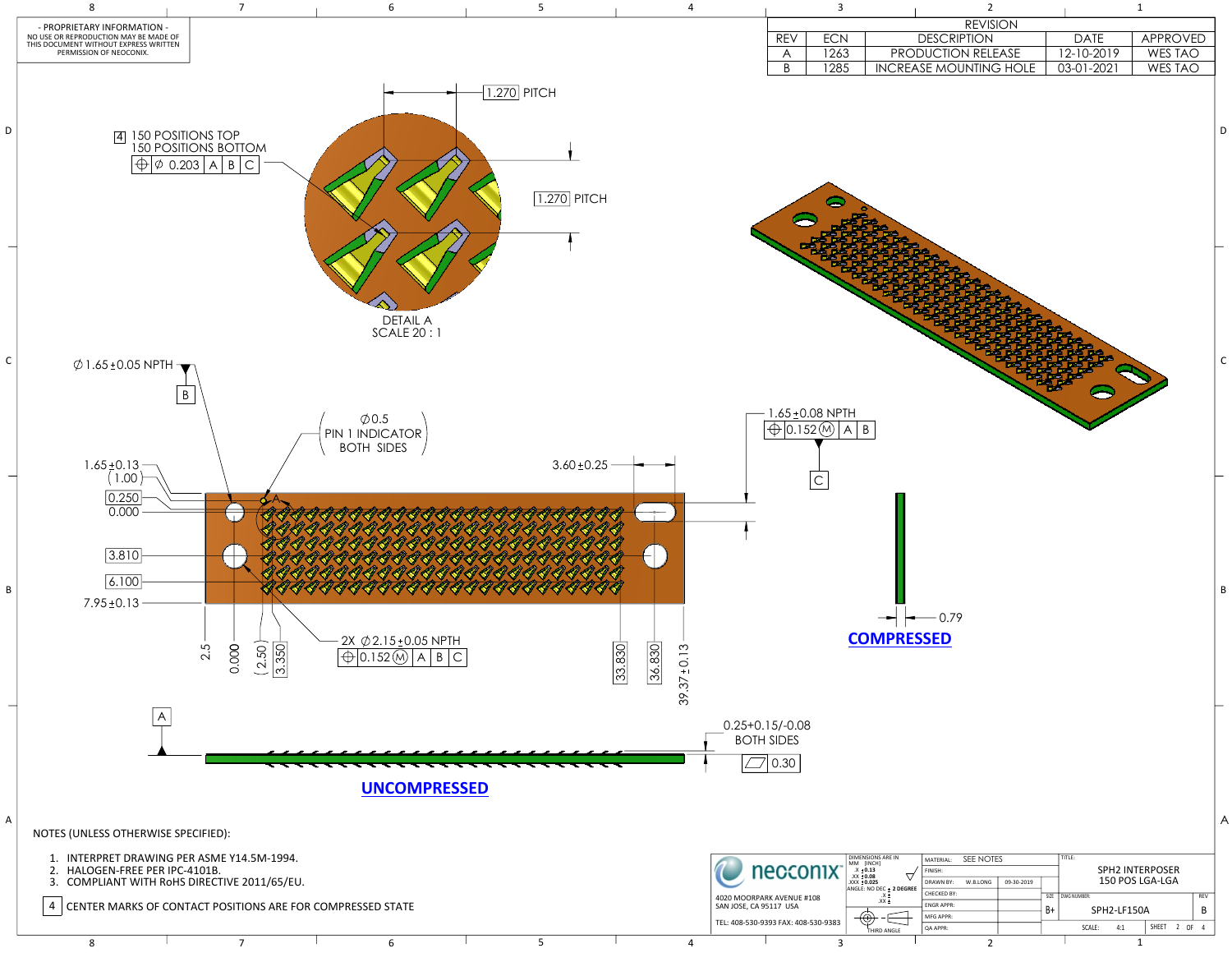| $\overline{3}$                                                                                                   |                                                                | $\overline{2}$                                       |            |                                                                                                                                  | $\mathbf 1$               |   |
|------------------------------------------------------------------------------------------------------------------|----------------------------------------------------------------|------------------------------------------------------|------------|----------------------------------------------------------------------------------------------------------------------------------|---------------------------|---|
|                                                                                                                  |                                                                | <b>REVISION</b>                                      |            |                                                                                                                                  |                           |   |
| <b>REV</b><br><b>ECN</b>                                                                                         |                                                                | <b>DESCRIPTION</b>                                   |            | <b>DATE</b>                                                                                                                      | <b>APPROVED</b>           |   |
| 1263<br>A<br>B<br>1285                                                                                           |                                                                | PRODUCTION RELEASE<br><b>INCREASE MOUNTING HOLES</b> |            | 12-10-2019<br>03-01-2021                                                                                                         | <b>WES TAO</b><br>WES TAO |   |
| $55 \pm 0.08$<br>6.31                                                                                            |                                                                |                                                      |            |                                                                                                                                  |                           | L |
| 5.76<br>5.100<br>4.060<br>$-3.810$<br>$-2.790$<br>$-1.520$<br>0.250<br>0.000<br>$-1.020$<br>2.290<br>4.84<br>.80 |                                                                |                                                      |            |                                                                                                                                  |                           |   |
| OX $\emptyset$ 0.70 ± 0.05                                                                                       |                                                                | <b>DETAIL A</b>                                      |            | $\emptyset$ 0.20 VIA HOLE<br>SEE NOTES 1 & 2<br>$\varphi$ 0.45<br><b>VIA PAD</b><br>0.537<br>$\varphi$ 0.80<br>SOLDER MASK (SMK) |                           | E |
| <b>ONTACT PADS</b><br><b>JIG OR ENEPIG</b>                                                                       | DIMENSIONS ARE IN MM                                           | <b>SCALE 20:1</b>                                    |            | SEE NOTE 3                                                                                                                       |                           | 7 |
| con                                                                                                              | $X + 0.13$<br>$XX + 0.08$<br>$XXX + 0.025$                     | SEE NOTES<br>MATERIAL:<br>FINISH:                    |            | TITLE:                                                                                                                           | RECOMMENDED PCB LAYOUT    |   |
| <b>VENUE #108</b>                                                                                                | ANGLE: NO DEC $\pm$ 1<br>ANGLE: NO DEC $\pm$ 1<br>.X $\pm$ 0.5 | <b>DRAWN BY:</b><br>W.B.LONG<br>CHECKED BY:          | 09-30-2019 | SIZE   DWG NUMBER:                                                                                                               | SPH2-LF150A<br>REV        |   |

B+



B

ENGR APPR:

MFG APPR: QA APPR:

SCALE: 4:1 | SHEET 3 OF 4

SPH2-LF150A-PCB